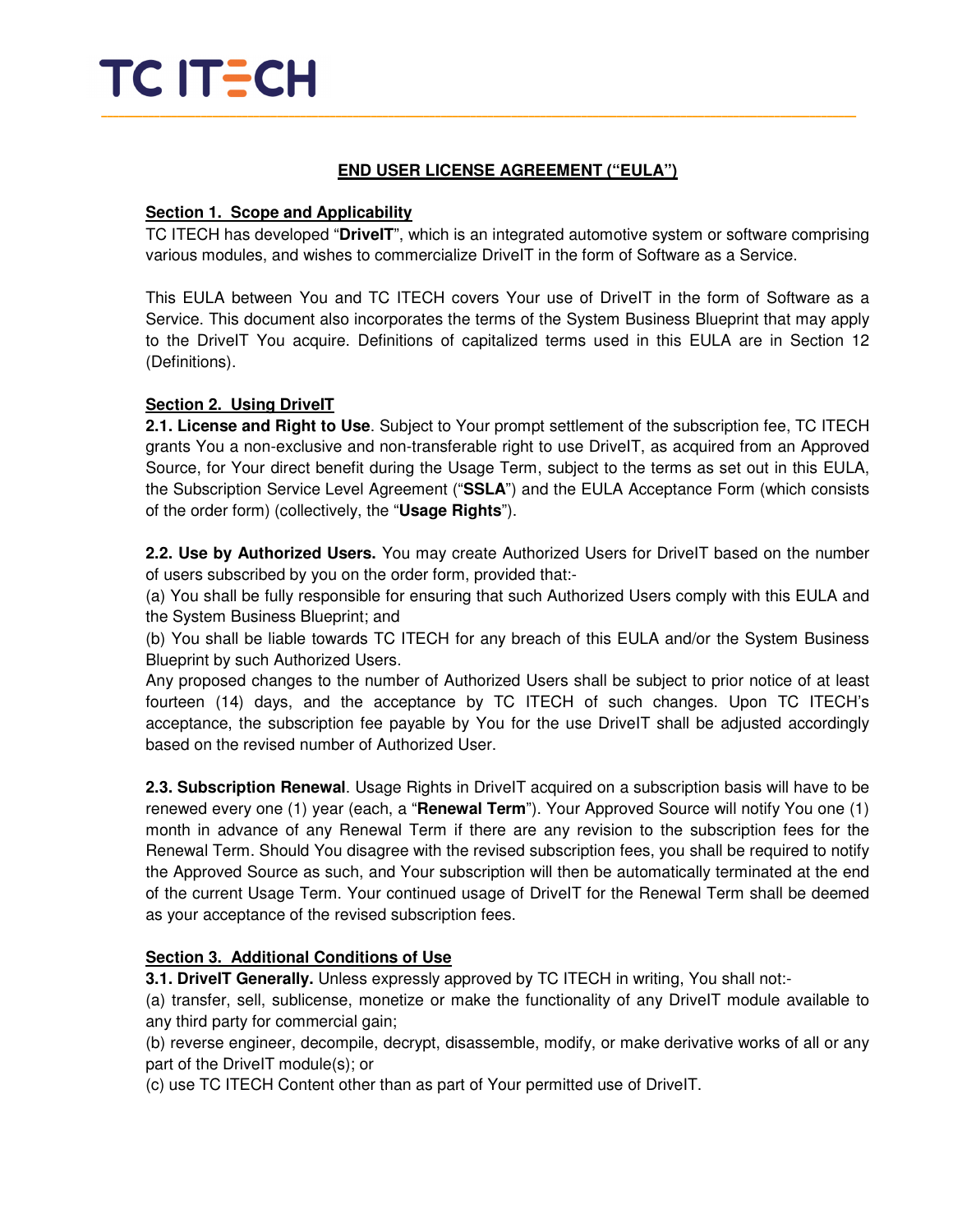### **3.2. DriveIT – Software as a Service.** You shall not:-

(a) interfere with other customers' access to, or use of, DriveIT, or with its security;

(b) facilitate the attack or disruption of DriveIT, including a denial of service attack, unauthorized access, penetration testing, crawling, or distribution of malware (including viruses, trojan horses, worms, time bombs, spyware, adware, and cancelbots);

(c) cause an unusual spike or increase in Your use of DriveIT that impacts or disrupts DriveIT's operation; or

(d) submit any information that is not contemplated in the applicable System Business Blueprint.

### **3.3. Evolving DriveIT**. TC ITECH may:-

(a) enhance or refine DriveIT, although in doing so, TC ITECH will not materially reduce the core functionality of DriveIT, except as contemplated in this Section; and

(b) perform scheduled maintenance of DriveIT, during which time You may experience some disruption in your access to and/or use of DriveIT. Whenever reasonably practicable, TC ITECH will provide You with Three (3) days advance notice of such scheduled maintenance.

You acknowledge and agree that, from time to time, TC ITECH may need to perform emergency maintenance on DriveIT, during which time TC ITECH may temporarily suspend Your access to, and use of, DriveIT without providing You advance notice.

TC ITECH may end the life of DriveIT, including any of its modules and/or component functionality ("**EOL**"), by providing thirty (30) days advance written notice on TC ITECH's website and/or an email notification to You. Where subscription fees have been paid for Your use of the DriveIT or any part thereof that becomes EOL before the expiration of Your then-current Usage Term, TC ITECH will use commercially reasonable efforts to transition You to a substantially similar platform. If TC ITECH does not have any substantially similar platform or if You do not agree with such transfer, then TC ITECH will credit You with such sum of the prepaid subscription fee in proportion with the remaining unexpired Usage Term for the DriveIT (or any part thereof) that has been declared EOL ("**EOL Credit**"). Such EOL Credit can be applied towards the future purchase of TC ITECH products.

**3.4. Support Services.** Please refer to the SSLA in respect of the applicable terms for TC ITECH's support services for DriveIT.

**3.5. Protecting Account Access.** You shall be solely responsible for the protection of Your account information, passwords and other login credentials for DriveIT, and shall promptly notify TC ITECH of any known or suspected unauthorized use of or access to Your account.

**3.6. Use with Third Party Products**. If You use DriveIT together with third-party products, such use shall be entirely at Your sole risk. You are responsible for complying with any third-party provider terms, including its privacy policy. TC ITECH does not provide support or guaranteed ongoing integration support for products that are not a native part of the DriveIT.

#### **Section 4. Subscription Fees**

**4.1. Subscription Fees.** In consideration of TC ITECH's grant of right to use DriveIT and the provision of the support services, You hereby agree to pay the subscription fees based on the agreed terms as set forth in the EULA Acceptance Form.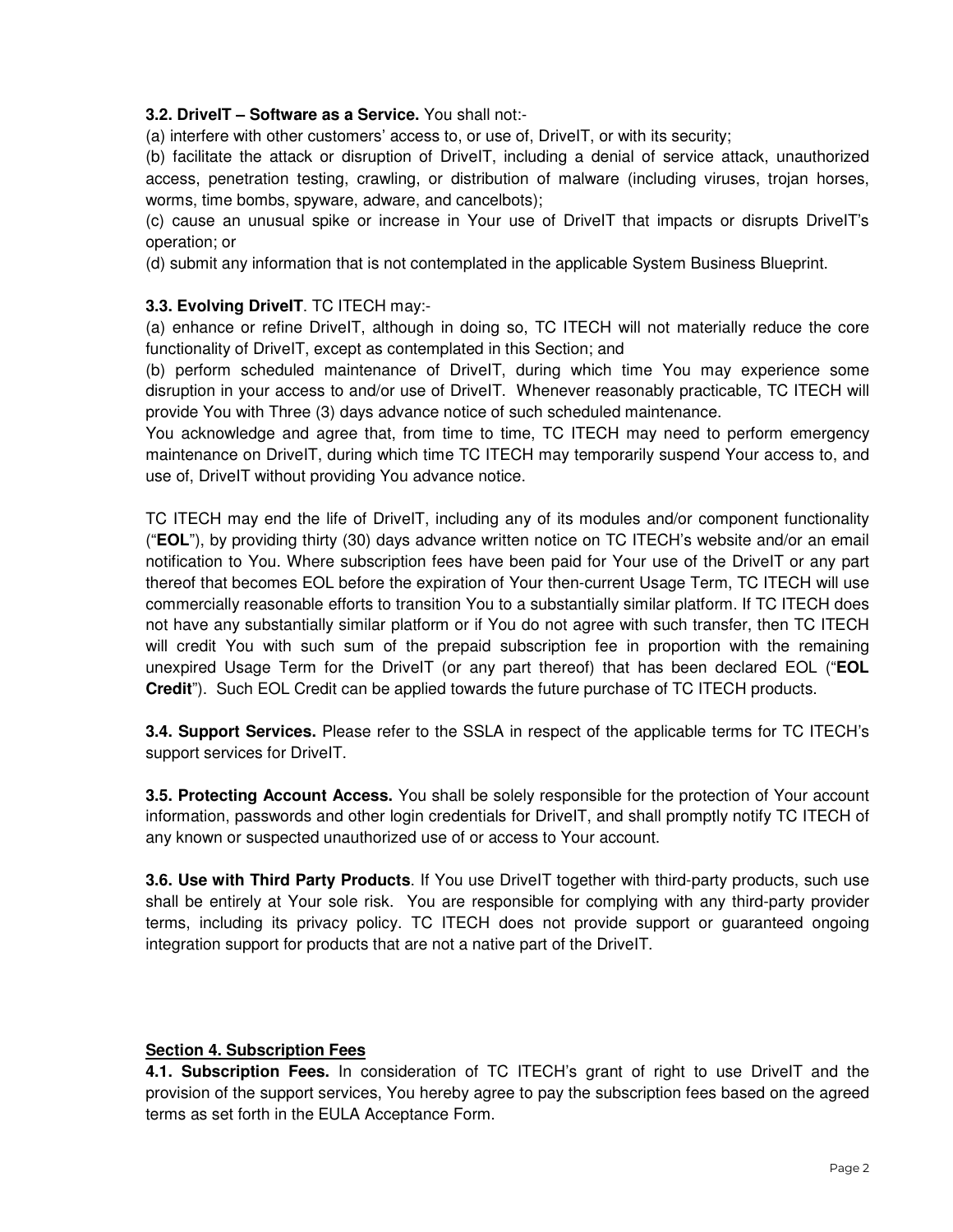To the extent permitted by law, orders for the DriveIT subscription shall become non-cancellable upon its acceptance by TC ITECH.

If You wish to use DriveIT beyond Your Entitlement ("Overage"), the subscription fee will be revised accordingly in proportion to such Overage.

**4.2. Implementation Costs.** Where TC ITECH is required to perform any implementation services prior to your commencement of use of DriveIT (or any part thereof), TC ITECH shall be entitled to charge an implementation fees, based on the agreed rate and terms as set forth in **Schedule 2** of the EULA Acceptance Form.

**4.3. Other services.** Where TC ITECH is required to provide any additional services in relation to Your subscription and use of DriveIT (e.g. the training of the users) other than the agreed scope as set forth in the executed EULA Acceptance Form between the parties, TC ITECH shall be entitled to charge You based on its then current hourly or daily rates.

## **Section 5. Confidential Information and Use of Data**

**5.1. Confidentiality.** Recipient will hold in confidence and use no less than reasonable care to avoid disclosure of any Confidential Information to any third party, except for its employees, Affiliates, and contractors who have a need to know ("**Permitted Recipients**"). Recipient:-

(a) must ensure that its Permitted Recipients are subject to similar confidentiality obligations no less restrictive than the Recipient's obligations under this EULA, and

(b) shall be liable for any breach of this Section by its Permitted Recipients.

Such nondisclosure obligations will not apply to information that:-

(i) is known by Recipient without confidentiality obligations;

(ii) is or has become public knowledge through no fault of Recipient; or

(iii) is independently developed by Recipient.

Recipient may disclose Discloser's Confidential Information if required under a regulation, law or court order provided that Recipient provides prior notice to Discloser (to the extent legally permissible) and reasonably cooperates, at Discloser's expense, regarding protective actions pursued by Discloser.

Upon the reasonable request of Discloser, Recipient will either return, delete or destroy all Confidential Information of Discloser and certify the same.

**5.2. How We Use Data.** TC ITECH will process the personal data received by it in connection with Your use of the DriveIT in accordance with applicable privacy and data protection laws. For further detail, please visit:-

(1) https://www.tc-itech.com/privacy-policy/ for TC ITECH's Privacy Policy; and

(2) https://www.tc-itech.com/pdpa/ for TC ITECH's Notice under the Personal Data Protection Act 2010.

## **Section 6. Ownership**

Except where agreed in writing, nothing in this EULA transfers TC ITECH's ownership in, or grants You any license to, any intellectual property rights in DriveIT. You may retain any ownership of Your content and TC ITECH retains ownership of DriveIT and TC ITECH Content. TC ITECH may use any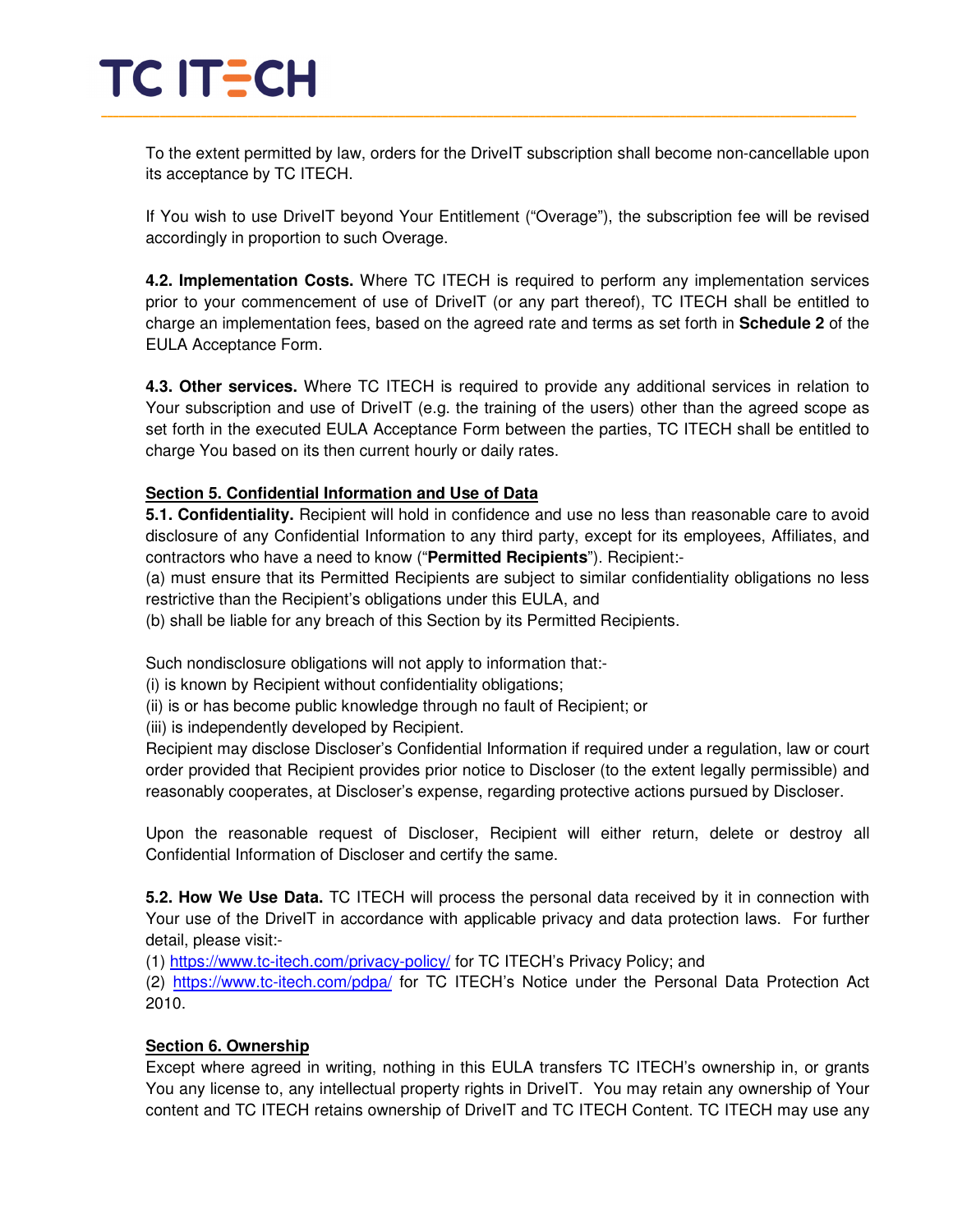feedback that You provide in connection with Your use of the DriveIT as part of its business operations.

### **Section 7. Indemnification**

You are solely responsible for any damage caused to TC ITECH, Approved Source and/or other users of DriveIT as a result of Your violation of this EULA.

YOU HEREBY AGREE TO DEFEND, INDEMNIFY AND KEEP INDEMNIFIED TC ITECH, APPROVED SOURCE AND ITS AFFILIATES, ANY CLAIM OR ALLEGED CLAIMS, LIABILITIES, LOSSES DAMAGES AND ALL COSTS (INCLUDING LAWYERS' FEES), DIRECTLY OR INDIRECTLY ATTRIBUTABLE AND/OR RESULTING FROM:-

(A) YOUR VIOLATION OF ANY PROVISION OF THIS EULA; OR

(B) YOUR USE OR MISUSE OF DRIVEIT.

The provisions of this Section 7 shall continue to remain in force after termination of this EULA.

### **Section 8. Warranties and Representations**

**8.1. Performance.** TC ITECH warrants that, subject to Your prompt settlement of the subscription fees:-

(a) throughout the Usage Term, DriveIT will substantially comply with the System Business Blueprint; and

(b) during the Usage Term, it will maintain DriveIT with commercially reasonable skill and care and in accordance with the SSLA.

**8.2. Malicious Code.** TC ITECH will use commercially reasonable efforts to ensure that DriveIT is free of Malicious Code.

**8.3. Qualifications.** Sections 8.1 and 8.2 shall not apply if DriveIT or the equipment on which it is authorized for use:-

(a) has been altered, except by TC ITECH or its authorized representative;

(b) has been subjected to abnormal physical conditions, accident or negligence, or installation or use inconsistent with this EULA or TC ITECH's instructions;

(c) is acquired on a no charge, beta or evaluation basis; or

(d) has not been provided by an Approved Source.

Except as expressly stated in this Section, to the extent allowed by applicable law, TC ITECH expressly disclaims all warranties and conditions of any kind, express or implied, including without limitation any warranty, condition or other implied term as to merchantability, fitness for a particular purpose or non-infringement, or that DriveIT will be secure, uninterrupted or error free.

#### **Section 9. Liability**

Neither party will be liable for indirect, incidental, exemplary, special or consequential damages; loss or corruption of data or interruption or loss of business; or loss of revenues, profits, goodwill or anticipated sales or savings.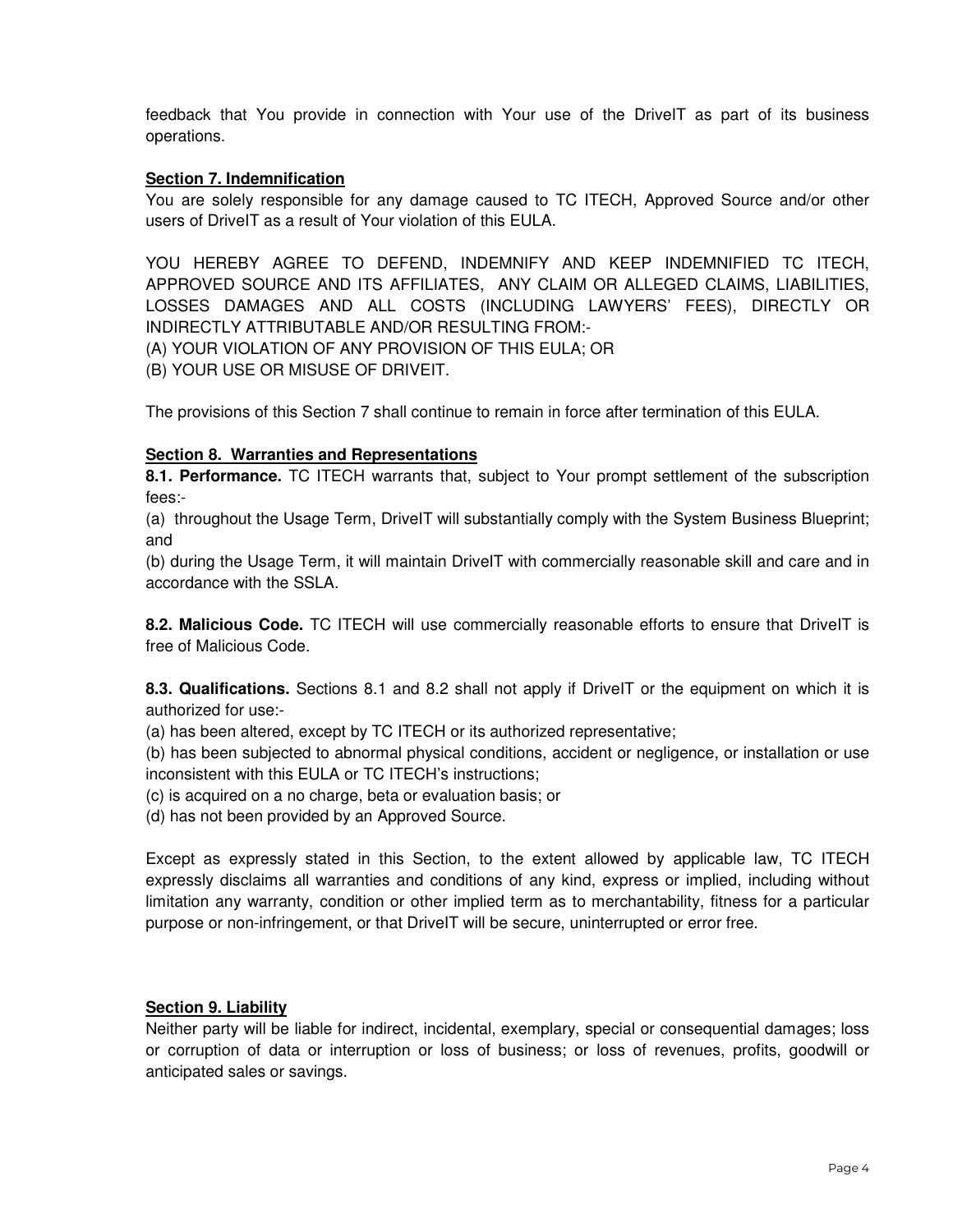The maximum aggregate liability of TC ITECH under this EULA is limited to the subscription fees received by TC ITECH for the applicable DriveIT module for the preceding twelve (12) months in respect of the relevant module giving rise to the claim.

This limitation of liability applies whether the claims are in warranty, contract, tort (including negligence), infringement, or otherwise, even if either party has been advised of the possibility of such damages. Nothing in this EULA limits or excludes any liability that cannot be limited or excluded under applicable law. This limitation of liability is cumulative and not on per incident basis.

### **Section 10. Termination and Suspension**

**10.1. Suspension**. Without prejudice to any rights as may be available to it under this EULA and/or the laws, TC ITECH may immediately suspend Your Usage Rights if:-

(a) there is beach of the EULA by You; or

(b) You have failed to pay the subscription fee in accordance with the agreed terms with TC ITECH as set forth in the EULA Acceptance Form.

**10.2. Termination**. If a party materially breaches this EULA and does not cure that breach within 30 days after receipt of written notice of the breach, the non-breaching party may terminate the subscription of DriveIT for cause. Upon termination of the subscription:-

(a) Your license to use DriveIT shall be terminated, and Your access to and use of DriveIT shall be terminate;

(b) The SSLA shall likewise be terminated concurrently;

(c) Any and all accrued fees due to TC ITECH and/or Approved Source shall become immediately due and payable upon the termination date; and

(d) You shall destroy any and all Confidential Information within Your control.

If the subscription is terminated due to TC ITECH's material breach, TC ITECH will refund You, the prorated portion of subscription fees You have prepaid for the remaining unexpired Usage Term.

If the subscription is prematurely terminated by You for any reason other than due to TC ITECH's breach, TC ITECH shall be entitled to forfeit the subscription fee for the remaining unexpired Usage Term, and You shall not be entitled to any refund of the same.

## **Section 11. General Provisions**

**11.1. Survival.** Sections 5, 6, 7, 8, 9, and any other Sections that by their nature should be deemed to survive, shall survive termination or expiration of the subscription.

**11.2. Third Party Beneficiaries.** This EULA does not grant any right or cause of action to any third party.

**11.3. Assignment and Subcontracting.** Except as set out below, neither party may assign nor novate this EULA in whole or in part without the other party's express written consent. TC ITECH may (a) by written notice to You, assign or novate this EULA in whole or in part to an Affiliate of TC ITECH, or otherwise as part of a sale or transfer of any part of its business; or (b) subcontract any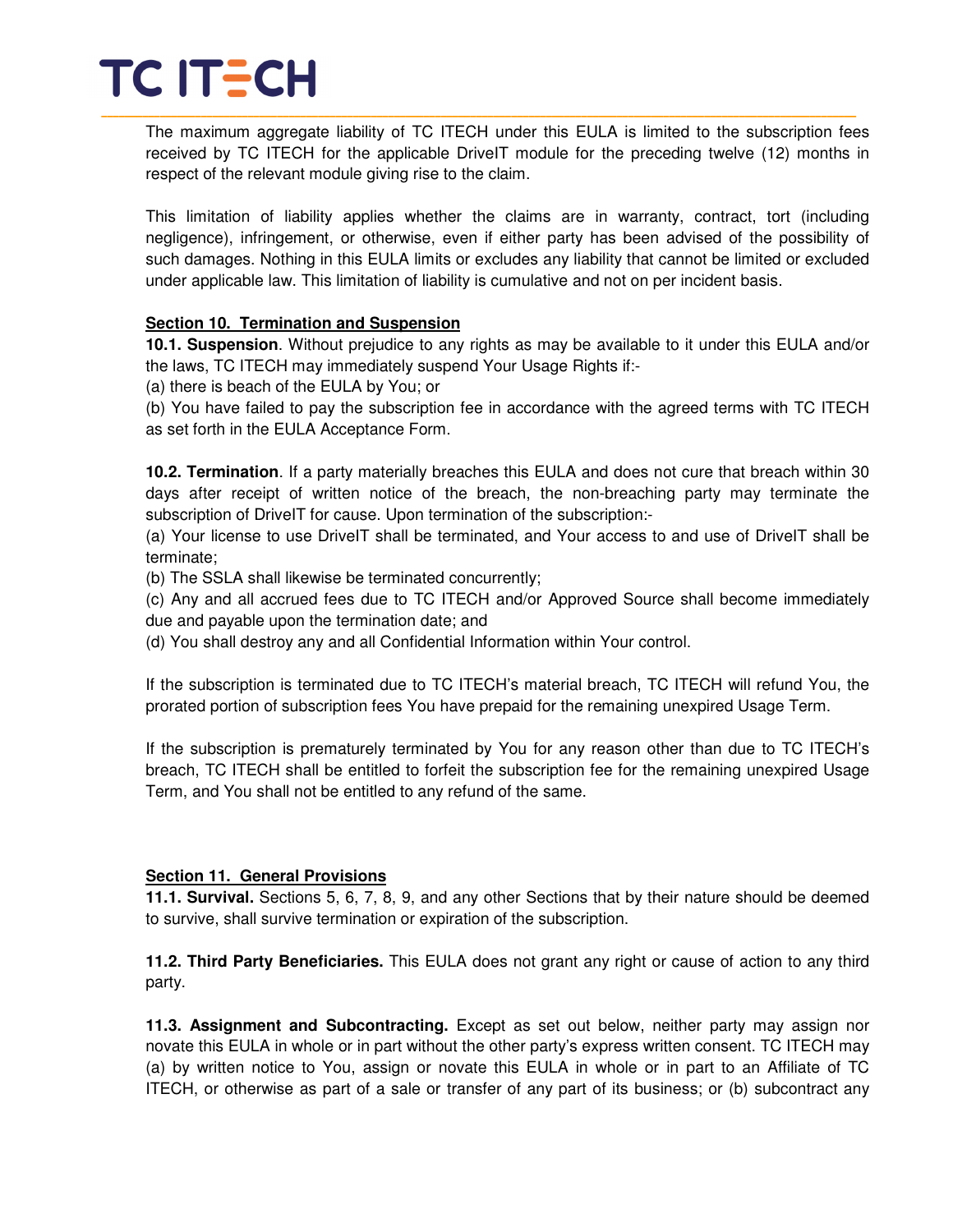performance associated with DriveIT to third parties, provided that such subcontract does not relieve TC ITECH of any of its obligations under this EULA.

**11.4. Modifications to the EULA.** TC ITECH may change this EULA or any of its components by updating this EULA on TC ITECH's website, accessible at www.tc-itech.com/eula-driveit, and shall be effective immediately or from any other date as stipulated in the updated EULA.

**11.5. Compliance with Laws.** Each party will comply with all laws and regulations applicable to their respective obligations under this EULA. The Parties hereby agree that TC ITECH may restrict the availability of the DriveIT in any particular location or modify or discontinue features to comply with applicable laws and regulations and IT ITECH shall not be liable nor responsible towards You for any losses or damages that You may suffer or incur arising from this.

If You use the DriveIT in a location with local laws requiring a designated entity to be responsible for collection of data about individual end users and transfer of data outside of that jurisdiction, You agree that You are the entity responsible for and to ensure compliance with such laws.

**11.6. Governing Law.** The EULA and any claims relating thereto shall be governed by and construed under the laws of Malaysia. All disputes will be subject to the exclusive jurisdiction of the courts located in Malaysia.

**11.7. Notice.** Any notice delivered by TC ITECH to You under this EULA will be delivered via email, regular mail to Your address as recorded in the EULA Acceptance form signed between the parties, or postings on www.tc-itech.com/eula-driveit. Notices to TC ITECH should be sent to TC ITECH SDN BHD, 62-68, Jalan Sultan Azlan Shah, 51200 Kuala Lumpur, unless the EULA Acceptance Form specifically allows other means of notice.

**11.8. Force Majeure.** Except for payment obligations, neither Party shall be liable for any loss, damages or delay or failure in performance hereunder resulting from any force majeure event, including but not limited to the acts of God, fire, action of the elements, pandemic, epidemics, war (declared or undeclared), warlike action, strikes or differences with workmen, acts of the public enemy, federal or state laws, rules and regulations of any governmental authorities having or asserting jurisdiction over the affected party and any other causes beyond the reasonable control of either Party which makes the performance of its obligation impossible.

**11.9. No Waiver.** Failure by either party to enforce any right under this EULA shall not operate or be construed as a waiver of its right in respect of any subsequent breach of that same or any other provisions.

**11.10. Severability.** If any portion of this EULA is not enforceable, it will not affect the validity, legality and enforceability of the remaining terms.

**11.11. Entire agreement**. This EULA, together with the System Blueprint, the SSLA and EULA Acceptance Form, form the complete agreement between the parties with respect to the subject matter hereto and supersede all prior or contemporaneous communications, understandings or agreements (whether written or oral) between the parties.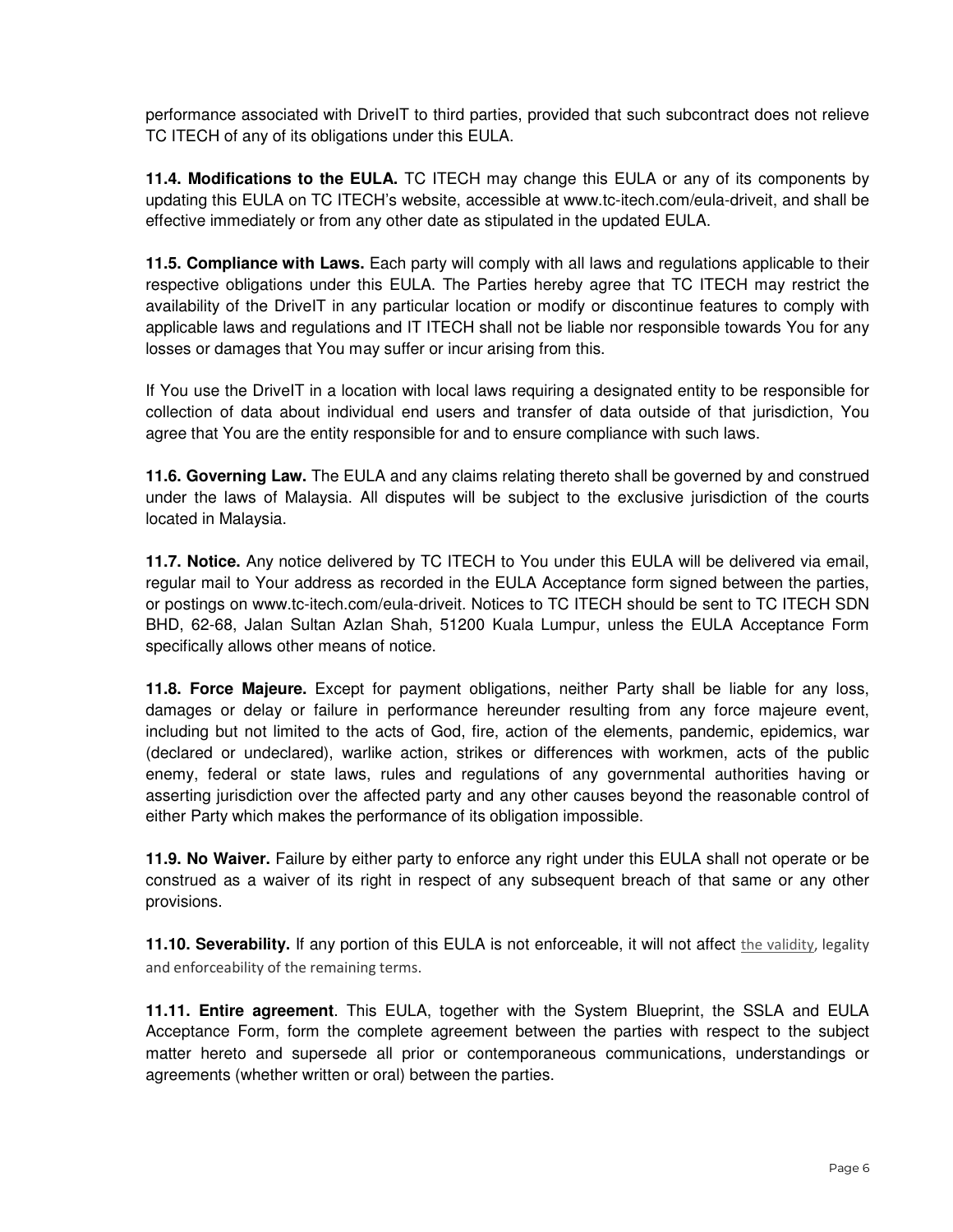**11.12. Order of Precedence.** If there is any conflict between this EULA and any System Business Blueprint expressly referenced in this EULA, the order of precedence shall be:-

- (a) such System Business Blueprint;
- (b) this EULA;
- (c) the Subscription Service Level Agreement; then
- (d) the EULA Acceptance Form.

### **Section 12. Anti-Bribery and Anti-Corruption**

12.1. Each party represents and warrants that at all times during the term of this Agreement:-

- (a) it is in compliance with all relevant and applicable anti-corruption and anti-bribery laws and regulations ("Applicable Anti-Corruption Laws"); and
- (b) it shall ensure that its employees, officers and/or directors and its Affiliates as well as those acting on its behalf and under its supervision, care and management observe and comply with such Applicable Anti-Corruption Laws.
- 12.2. Each Party further represents and warrants that:-
	- (a) in the course of negotiation, execution and performance of this Agreement, it and its Affiliates have not made, offered or authorised any payment, undertaking, gift or any other advantage (directly or indirectly through an intermediary) to any persons including any personnel employed by the other Party or acting on its behalf where the purpose of such payment, undertaking, gift or advantage is to incite or induce such individual to perform or refrain from performing acts contrary to its legal obligations or obtain improper advantage in relation to the activities under this Agreement; and
	- (b) it and its Affiliates shall not make or offer any of the above.
- 12.3. Each Party agrees that breach of any of the provisions under this Clause constitutes material breach of this Agreement which entitles the non-defaulting Party to forthwith terminate this Agreement and/or enforce its rights and seek remedies available to it at law or in equity.

## **Section 13. Definitions**

"**Affiliate**" means an entity or any entity that:-

- (a) is controlled directly or indirectly by;
- (b) controls directly or indirectly;
- (c) is under common control with such entity;

and "**control**" for the purpose of this definition shall mean having a fifty percent (50%) or greater interest in the issued share capital of the other entity.

"**Approved Source**" means TC ITECH or any of TC ITECH's authorized reseller for DriveIT.

"**Authorized User**" means any entity permitted by You to access and use DriveIT based on the scope of Your Entitlement as set forth in the EULA Acceptance Form.

"**DriveIT**" means a TC ITECH hosted software-as-a-service offering described in the System Business Blueprint.